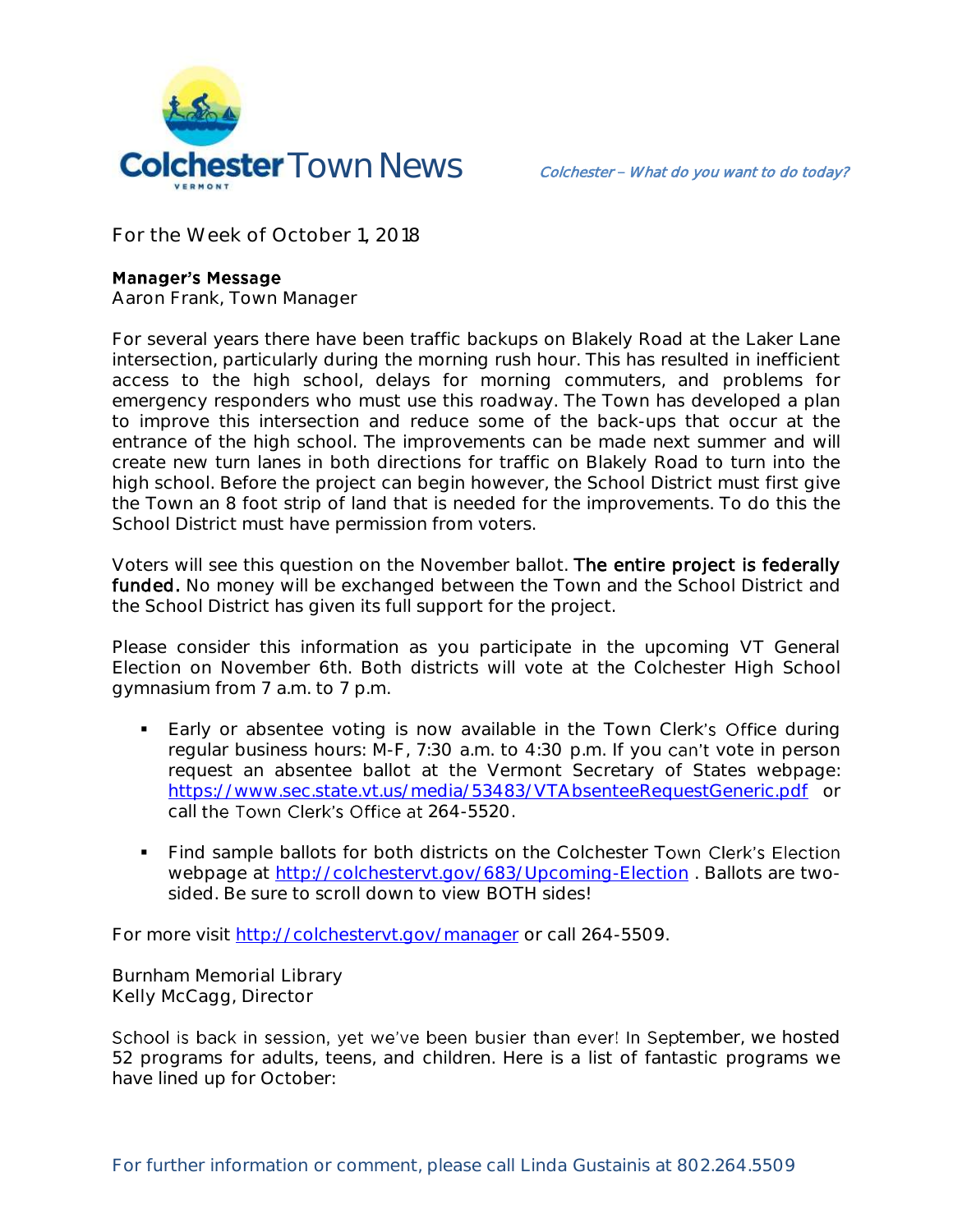

- **Dne-on-One Tutoring**: Mondays, 5-7:30 PM; Fridays 3:30-6 PM. Students from the Albany College of Pharmacy and Health Sciences tutor at the library in reading, math, and science. Grades 1-6, but tutoring is available in other grades for certain subjects. No fee. Call us at 264-5660 to sign up.
- Preschool Yoga: Thursdays 11:30 AM-noon, Oct. 4 Nov. 15. Yoga for you and your preschooler. Instructor Melissa Nutting earned her Children's Yoga Teacher Certification through the Child Light Yoga Center.
- **Dorothy's List Book Club**: Tuesday, Oct. 2, 4: 00 PM. Join other kids aged 8-11 to discuss Dorothy Canfield Fisher Award books. This month, we'll share Star Scouts by Mike Lawrence.
- **Teen Game Hangout:** Wednesday, Oct 3, 3-5 PM. Let's hang out and play games! We've got board games and wackiness, plus snacks! Sign up online. Teens grades 6-12.
- Crafts for Kids: Monday, Oct. 8 & 22, 3:30 PM. Kids 5 and up work on a new craft project every session.
- Adult YA Book Club: Monday, Oct. 15, 6:30 PM. New for adult readers of YA! This month, we're reading Akata Witch by Nnedi Okorafor. Copies are available for checkout upstairs.
- Practice Tests SAT: Saturday, Oct 20, 9 AM. Sign up online to take a free, full-length practice test. Sign up at least one week before to reserve your spot! Participants will receive a full score report from Princeton Review. Call the library for more details.
- **Library Mystery Theatre:** Wednesday, Oct. 24, 6:00 PM. Beloved thespian Austin Jane met a brutal end in the Burnham Room! Come help our intrepid detectives solve this mystery. Snacks will be provided.
- Halloween Party: Saturday, Oct. 27, 2-4 PM. It's Halloween party time with stories, crafts, snacks, dancing, and goodies to take home. Kick off with a mini costume parade around the grounds with your costumed librarians. All ages welcome.

We provide tech help to our patrons! Need help setting up an email account or recovering a password? Would you like to learn more about your smart device? Call the library and we will set up an appointment; we will gladly answer your questions.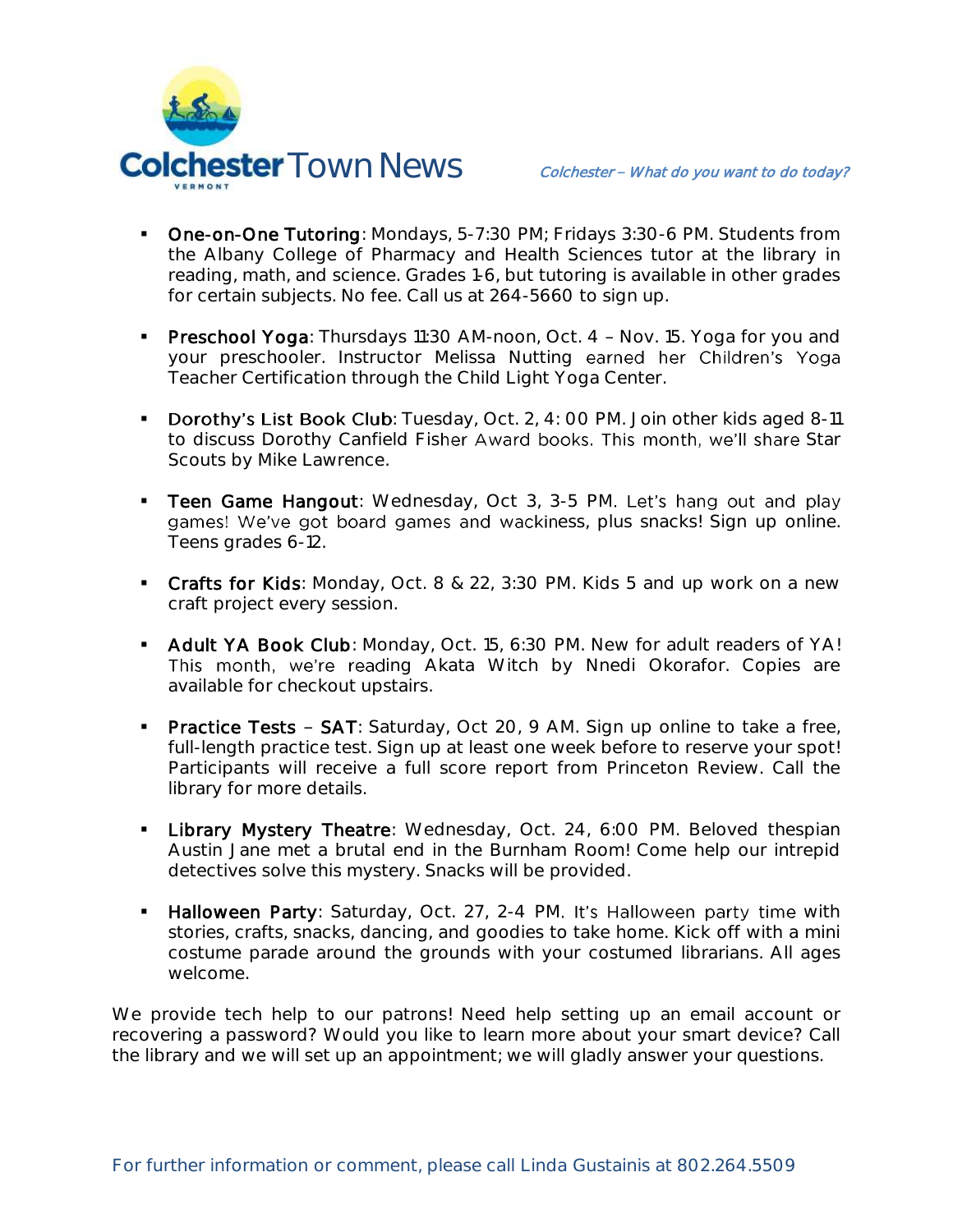

For more information about Burnham Library events, call 802-260-5664 or visit our website: http://colchestervt.gov/158/Burnham-Memorial-Library

**Parks and Recreation Department Glen Cuttitta, Director**

Colchester Youth Basketball League (CYBL) Registration is open. Early bird rates end October 19! Sign up soon if your child would like to play, Nov. 12 - Feb. 16. We need volunteer coaches! Find out more at http://colchestervt.gov/recreation/CYBL.

Be sure to check out these exciting upcoming Parks and Recreation programs in October & November! For more info, please visit http://colchestervt.gov/recreation or find the listing in the Fall Program Guide (page numbers included below). You must register to attend.

At Bayside Activity Center:

- **Tea 101 with Dobra Tea** (p.17): Saturday, Oct. 13, 1 2:30 PM
- **Leaves A'Fallin' Art Program** (p.10): Saturday, Oct. 20, 2 4PM
- Stress Relief for Teens (p.15): Sunday, Oct. 28, 1-3 PM
- Stand Up Comedy & Storytelling  $(p.7)$ : Saturday, Nov. 3 17, 2-4 PM

At Colchester High School:

**SAT Bootcamp** (p.15): Saturday, Oct. 20, 8:30 AM - 12:30 PM For more visit [http://colchestervt.gov/recreation](http://colchestervt.gov/Recreation/parksNRec.shtml) or call 264-5640.

**Upcoming Town Meetings:** 

- Planning Commission: 1st & 3rd Tuesdays of the month, 7:00 PM. Next meeting: Tuesday, October 2.
- Development Review Board: 2<sup>nd</sup> Wednesday of the month, 7:00 PM. Next meeting: Wednesday, October 10.
- Recreation Advisory Board: 2<sup>nd</sup> Wednesday of the month, 7:00 AM, Champlain Room, 2nd floor. Next meeting: Wednesday, October 10.
- Conservation Commission: 3rd Monday of the month, 7:00 PM at the Bayside Activity Center or per agenda. Next Meeting: Monday, October 15.
- **Selectboard:** 2nd & 4th Tuesday of the month, 6:30 PM. Next Meeting: Tuesday, October 9.

(All meetings take place at the Colchester Town Offices, 781 Blakely Road, in the Outer Bay Conference Room on the 3<sup>rd</sup> floor unless otherwise noted.

Notices: Routes 7/2, 2A & 127 Intersection Improvement Project - October 1 - 5 Driveway paving will be completed. The Creek Farm Road traffic signal will be on flashing but possibly fully operational by the end of the week. Delays not anticipated but this is still an active construction area- please drive with caution.